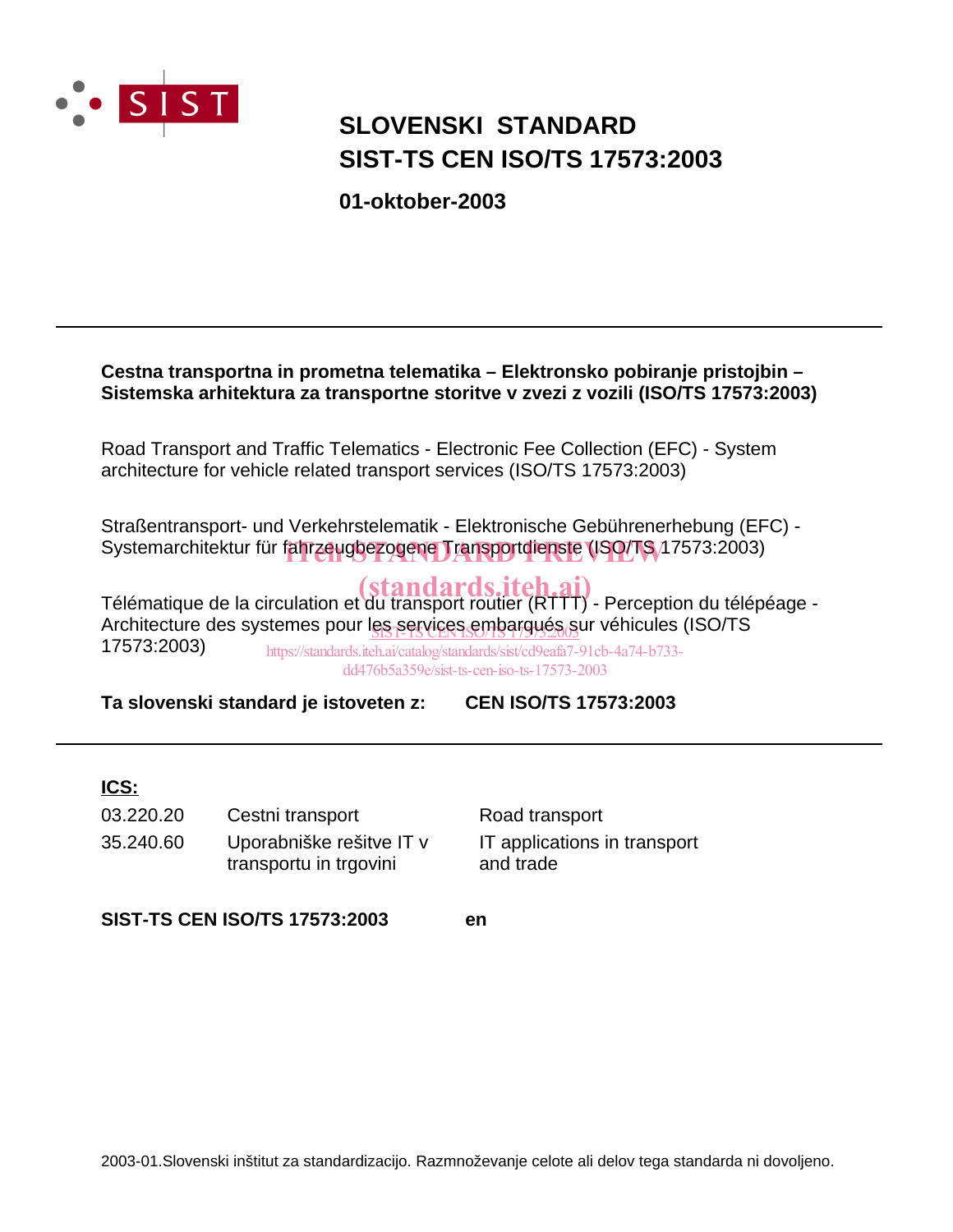# iTeh STANDARD PREVIEW (standards.iteh.ai)

SIST-TS CEN ISO/TS 17573:2003 https://standards.iteh.ai/catalog/standards/sist/cd9eafa7-91cb-4a74-b733 dd476b5a359e/sist-ts-cen-iso-ts-17573-2003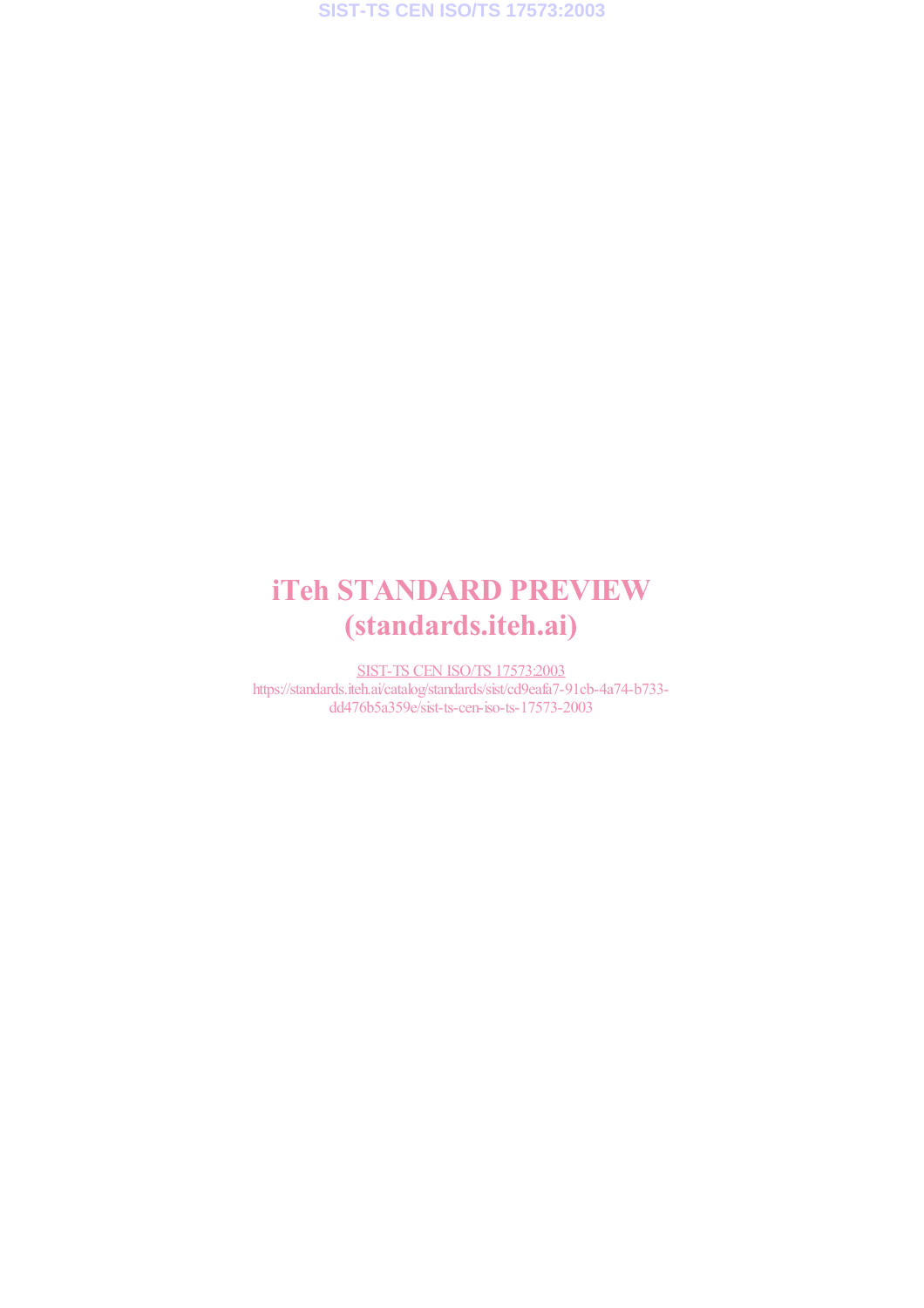# **SIST-TS CEN ISO/TS 17573:2003**

# TECHNICAL SPECIFICATION SPÉCIFICATION TECHNIQUE TECHNISCHE SPEZIFIKATION

# **CEN ISO/TS 17573**

June 2003

ICS 35.240.60

English version

# Road Transport and Traffic Telematics – Electronic Fee Collection (EFC) – System architecture for vehicle related transport services (ISO/TS 17573:2003)

Télématique de la circulation et du transport routier (RTTT) – Perception du télépéage – Architecture des systèmes pour les services embarqués sur véhicules (ISO/TS 17573:2003)

This Technical Specification (CEN/TS) was approved by CEN on 25 November 2002 for provisional application.<br>The second of cell illustrative CEN/TO is limited in the limit of the second of feedback and the manufacture of CEN

The period of validity of this CEN/TS is limited initially to three years. After two years the members of CEN will be requested to submit their The period of validity of this CEN/TS is limited initially to three years. After two years the members of CEN<br>comments, particularly on the question whether the CEN/TS can be converted into a European Standard.

CEN members are required to announce the existence of this CEN/TS in the same way as for an EN and to make the CEN/TS available. It is permissible to keep conflicting national standards in force (in parallel to the CEN/TS) until the final decision about the possible conversion of the CEN/TS into an EN is reached. atalog/standards/sist/cd9eafa7-91cb-4a74-b733-

CEN members are the national standards bodiesିରfିAustria, Betgïum,Cczech Republic, Denmark, Finland, France, Germany, Greece, Hungary, Iceland, Ireland, Italy, Luxembourg, Malta, Netherlands, Norway, Portugal, Slovakia, Spain, Sweden, Switzerland and United Kingdom.



EUROPEAN COMMITTEE FOR STANDARDIZATION COMITÉ EUROPÉEN DE NORMALISATION EUROPÄISCHES KOMITEE FÜR NORMUNG

**Management Centre: rue de Stassart, 36 B-1050 Brussels**

© 2003 CEN All rights of exploitation in any form and by any means reserved worldwide for CEN national Members.

Ref. No. CEN ISO/TS 17573:2003 E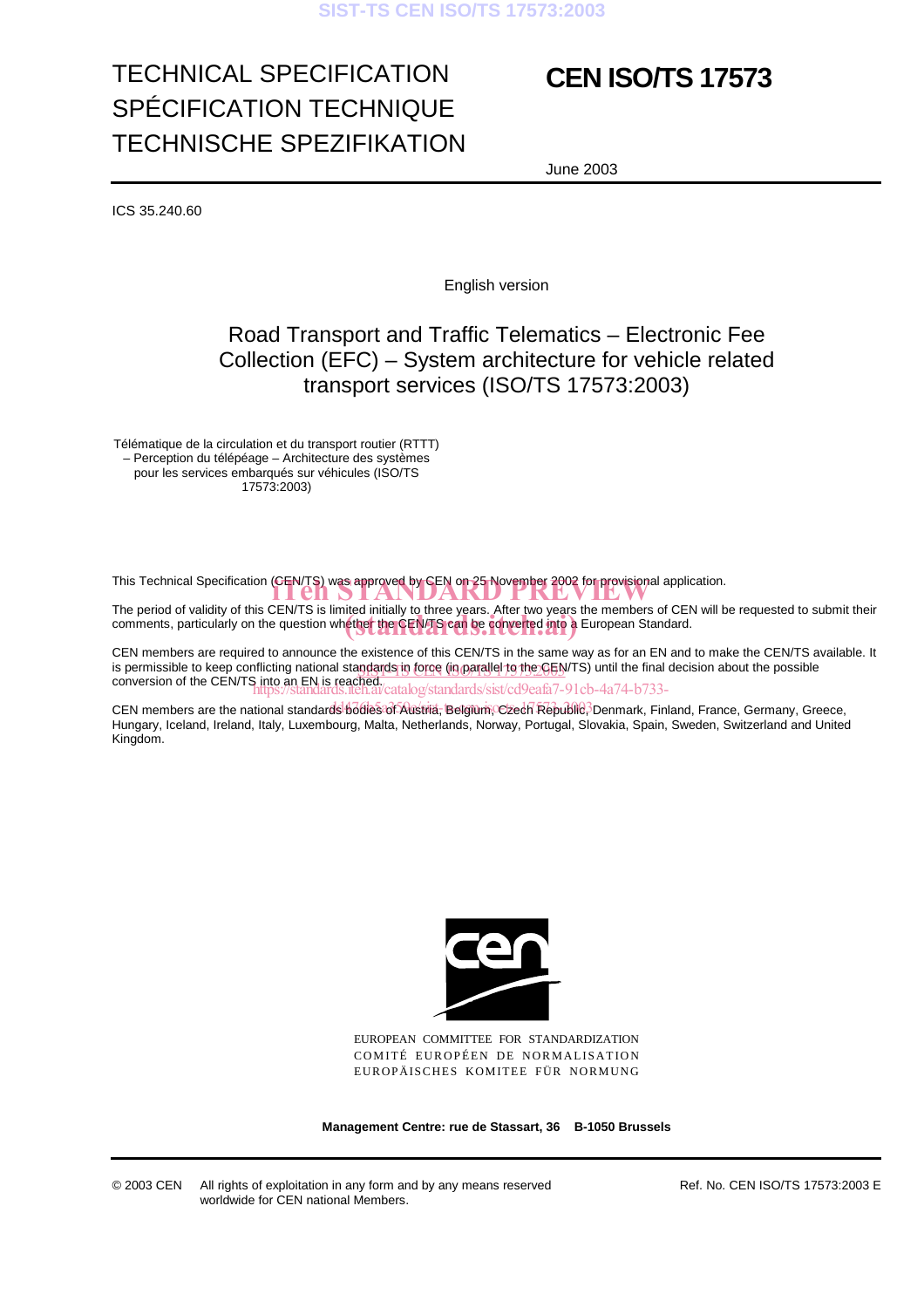# **SIST-TS CEN ISO/TS 17573:2003**

# CEN ISO/TS 17573:2003 (E)

# **Contents**

| 1                                                                                                          |  |
|------------------------------------------------------------------------------------------------------------|--|
| 2                                                                                                          |  |
| 3                                                                                                          |  |
| 4                                                                                                          |  |
| 5<br>5.1<br>5.2<br>5.3<br>5.4                                                                              |  |
| 6<br>6.1<br>6.2                                                                                            |  |
| $\overline{7}$<br>7.1<br>The User - Collection Agent interface. T.A.N.D.A.R.D.P.R.E.V.I.E.W.<br>7.2<br>7.3 |  |
| 8<br>8.1<br>8.2<br>8.3<br>8.4<br>8.5<br>8.5.1<br>8.5.2<br>8.5.3                                            |  |
|                                                                                                            |  |
|                                                                                                            |  |
|                                                                                                            |  |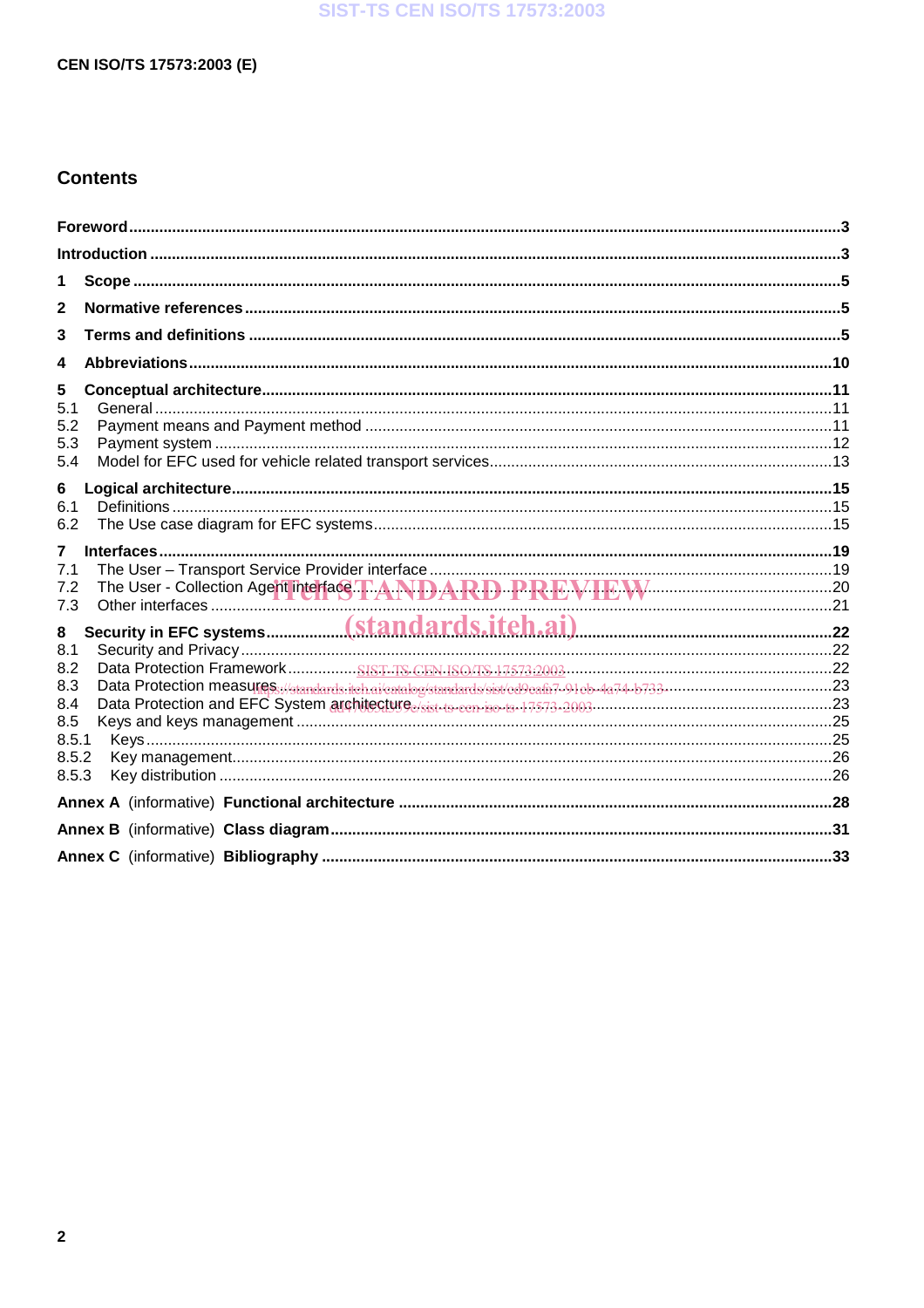# **Foreword**

This document (CEN ISO/TS 17573:2003) has been prepared by Technical Committee CEN/TC 278, "Road Transport and Traffic Telematics" the secretariat of which is held by NEN in collaboration with Technical Committee ISO/TC 204, "Transport information and control systems".

According to the CEN/CENELEC Internal Regulations, the national standards organizations of the following countries are bound to announce this Technical Specification: Austria, Belgium, Czech Republic, Denmark, Finland, France, Germany, Greece, Hungary, Iceland, Ireland, Italy, Luxembourg, Malta, Netherlands, Norway, Portugal, Slovak Republic, Spain, Sweden, Switzerland and the United Kingdom.

# iTeh STANDARD PREVIEW (standards.iteh.ai)

SIST-TS CEN ISO/TS 17573:2003 https://standards.iteh.ai/catalog/standards/sist/cd9eafa7-91cb-4a74-b733 dd476b5a359e/sist-ts-cen-iso-ts-17573-2003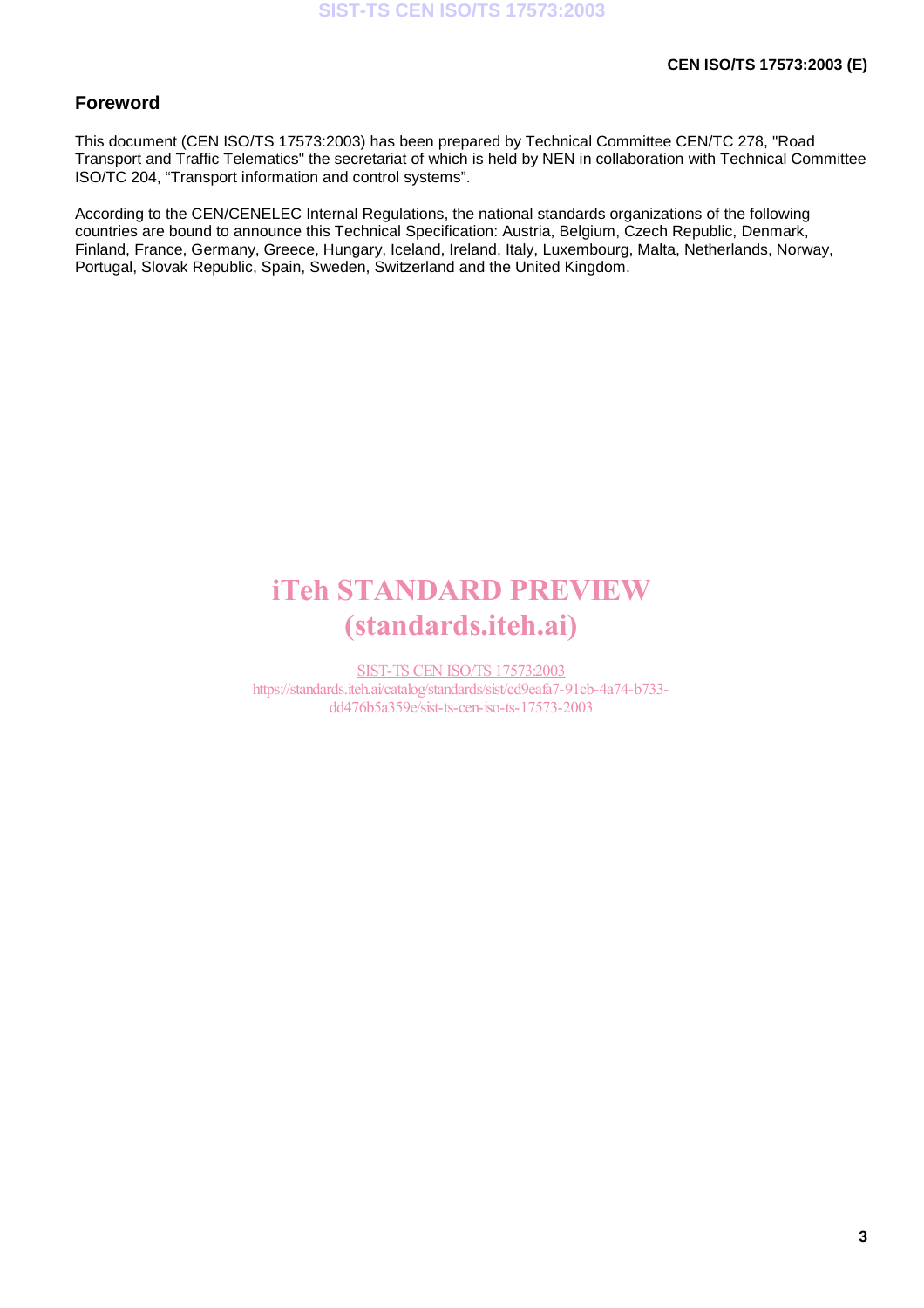## **Introduction**

There are several standards covering the sector of Electronic Fee Collection (EFC) within Road Transport and Traffic Telematics (RTTT). Most of the standards are related to the different interfaces that are found in EFC systems, but with few or no references to other EFC standards. Due to this a need has arisen for an 'umbrella' or Architecture standard for EFC.

The objective of this standard is to define a reference system architecture for EFC used for vehicle related transport services. The standard provides a framework of conditions for EFC that should be considered during the specification and implementation. The given information is technology independent as far as possible to enable various forms of EFC systems. Specific details with regard to e.g. payment means, communication medium and design of equipment are intentionally kept out of the scope.

The standard provides details with regard to following aspects:

- Terminology, definitions;
- List of relevant standards, regulations and other relevant documents;
- Architecture model for EFC with regard to all relevant parties and facilities (entities);
- Identification of interfaces, including references to relevant (Pre-)standards / Technical Specifications;

EFC encompasses all systems designed to collect fees from users in a non-manual way for vehicle related transport services. Generally EFC is characterised by the use of electronic means of payment, by absence of any<br>action from the user at the moment that payment or transaction is made and that payment or transaction for the action from the user at the moment that payment or transaction is made and that payment or transaction for the transport service may be collected whether or not the vehicle is moving or stationary. EFC does not exclude<br>manual payment, conventional money transaction, por does it include payment by means of sticker, vignettes manual payment, conventional money transaction, nor does it include payment by means of sticker, vignettes, tickets, or magnetic stripe cards etc.

SIST-TS CEN ISO/TS 17573:2003

The applications to which El<del>igsistrelated are Toll</del> Gollection, Road Rricing, Darking and Individual Traveller and Traffic Information. EFC systems for public passenger transport or comparable applications that do not require vehicle related EFC equipment are excluded.

#### **Vision**

To provide enabling standards for the collection of fees from road users by automatic means, primarily by use of an air interface.

#### **Mission**

It is the mission of this standard to describe the overall system architecture for Electronic Fee Collection with the Road Transport and Traffic Telematics.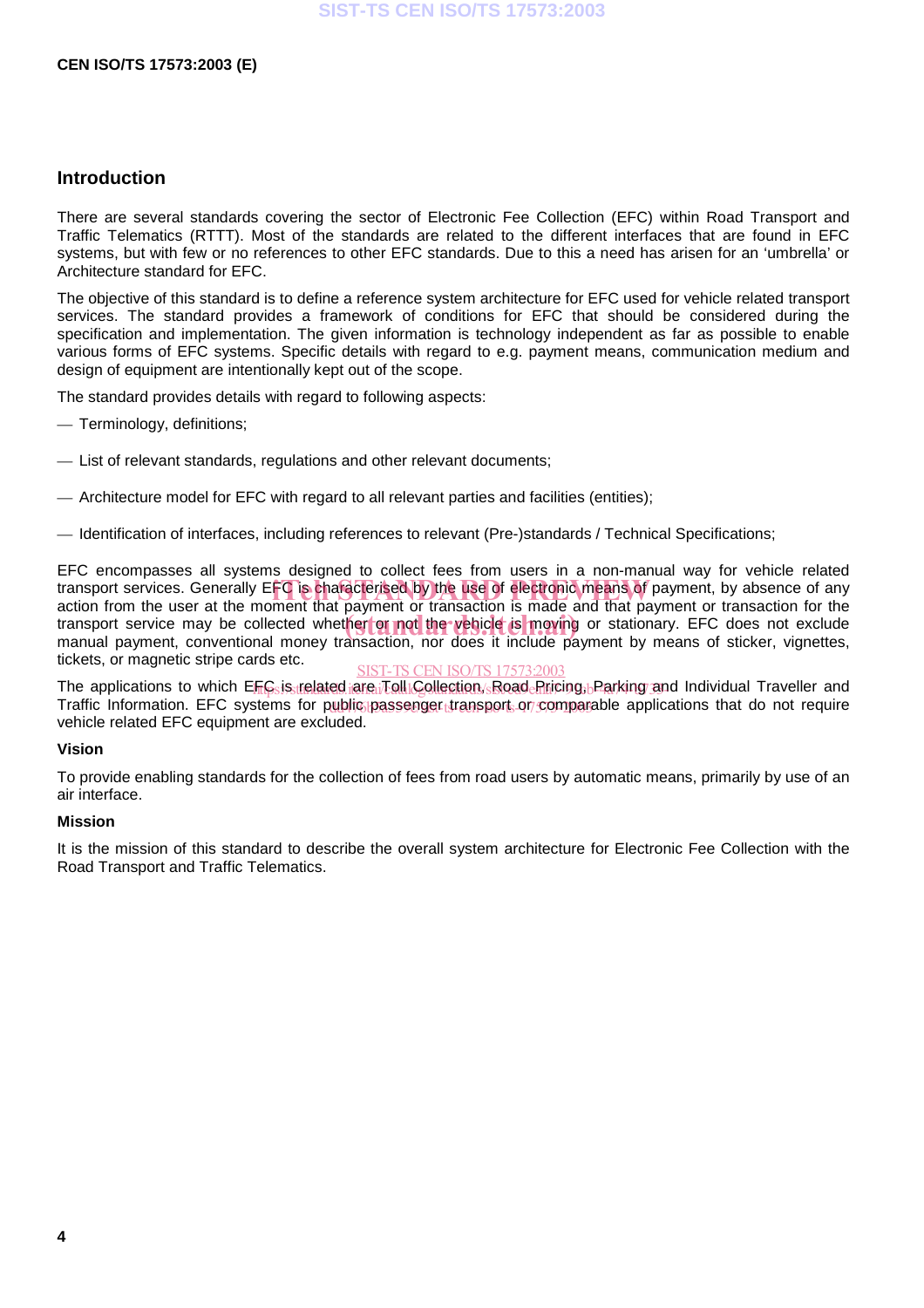# **1 Scope**

This Technical Specification specifies a system architecture for electronic fee collection (EFC) systems concerning vehicle related transport services such as the use of toll roads, zone access, parking and route guidance.

This Technical Specification does not cover person related transport services such as public transport. However, some of the clauses in this standard may also be applicable for fare collection.

NOTE Fare collection architecture in public transport is covered by other Working Groups in CEN/TC278 and ISO/TC204, e.g. WG3 Public Transport in CEN/TC278.

This Technical Specification provides the overview of, and inter-relationship among, the set of standards for design, development, testing and operation of applications in the field of EFC.

This Technical Specification is also applicable to the ITS Fundamental Service called Electronic Financial Transactions which is the use of electronic, or 'cashless' payment systems for transportation. Hence, this standard covers toll collection systems, parking fee collection systems, systems for road and congestion pricing and integrated payment systems for transport services.

# **2 Normative references**

This Technical Specification incorporates, by dated or undated reference, provisions from other publications. These normative references are cited at the appropriate places in the text and the publications are listed hereafter. For dated references, subsequent amendments to or revisions of any of these publications apply to this Technical Specification only when incorporated in it by amendment or revision. For undated references the latest edition of the publication referred to applies (including amendments).

the publication referred to applies (including amendments).<br>prCEN ISO/TS 17574 Road Transport and Traffic Telematics (RTTT) - Electronic Fee Collection (EFC) System -- Security service Framework | Guidelines for FFC security protection profiles.

ENV ISO 14904 Road Transport and Traffic Telematics – Automatic fee collection (AFC) - - Interface specification for clearing between operators. https://standards.iteh.ai/catalog/standards/sist/cd9eafa7-91cb-4a74-b733-

ISO/IEC 11770-1 Information technology<sup>76</sup>Security techniques <sup>ts-</sup>Key mahagement - Part 1: Framework.

# **3 Terms and definitions**

For the purposes of this Technical Specification, the following terms and definitions apply.

# **3.1**

#### **actor**

class external to the EFC system, e.g. the User and the Vehicle

# **3.2**

#### **availability (1)**

definition related to Security: Data and information are available to authorised parties

# **3.3**

#### **availability (2)**

definition related to operation of EFC systems: Dependability with respect to the readiness for usage. Measure of correct service delivery with respect to the alternation of correct and incorrect service

# **3.4**

#### **central account**

account which is containing service rights and which is kept and administrated by the issuer of the payment means or by an entity acting on behalf of the issuer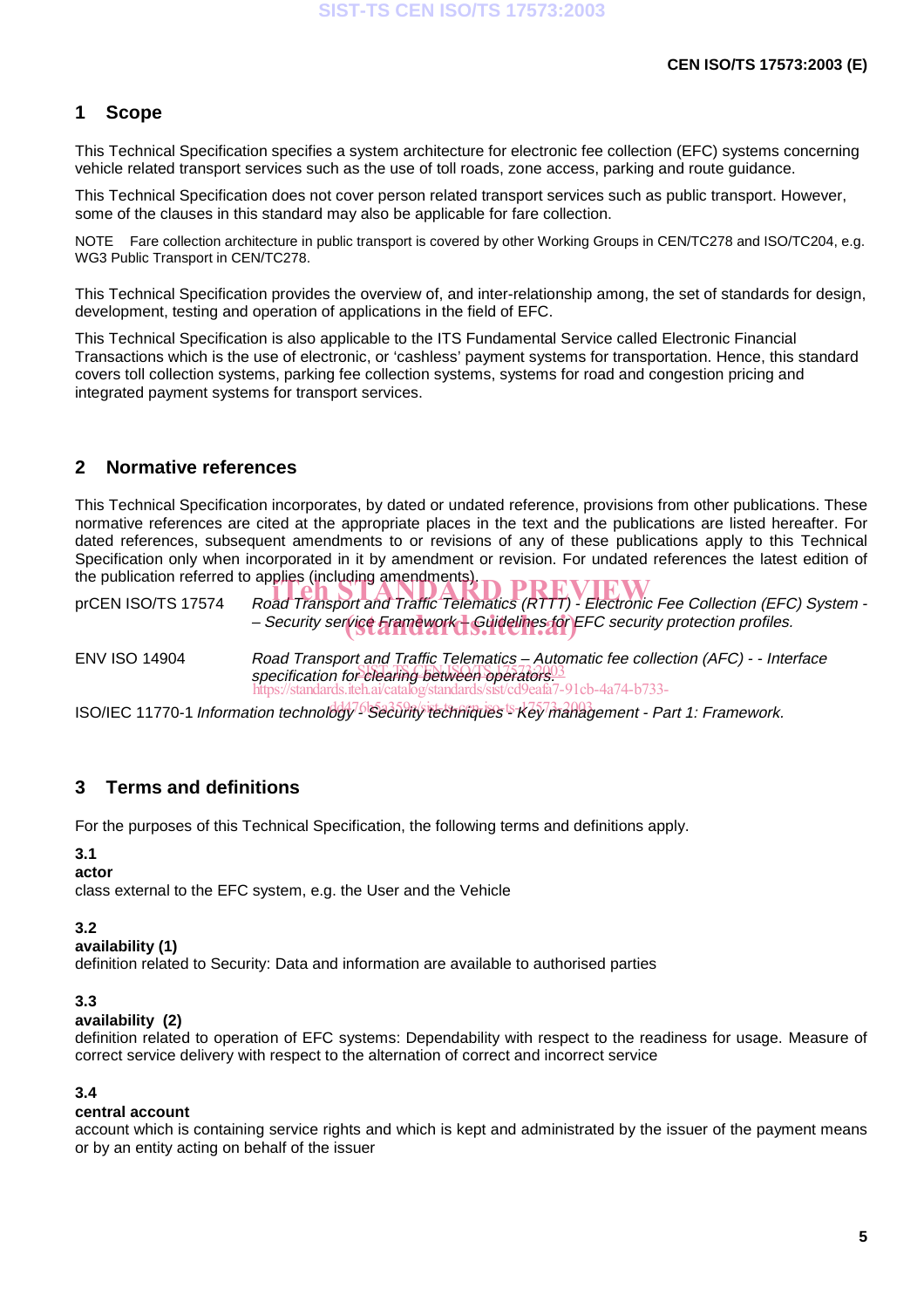#### **3.5**

# **Central Communication Unit**

part of the Central Equipment serving as mobile communication interface to the OBU

## **3.6**

#### **Central Equipment**

system components at fixed centralised locations

NOTE Central equipment is not the same as Central system. Central equipment is used in GNSS/CN based EFC systems.

## **3.7**

## **charging point**

physical point or zone where the use of the transport service is registered. In case of a DSRC based system the communication between the OBE/OBU and RSU takes place to exchange the information needed to charge the user by EFC. Charging point also covers the physical point or zone where a fee is collected manually

# **3.8**

#### **charging Point Equipment**

equipment installed at a charging point, e.g. a toll station, enabling the operator to collect the fee by the different payment methods offered to the users

#### **3.9**

**class**

descriptor for a set of objects with similar structure, behaviour and relationships

#### **3.10**

# **class diagram**

class diagram<br>diagram that shows the classes of the system and their internal relationships (a static structure of a system)

#### **3.11**

## **classification**

process of dividing vehicles into various classes according to certain classification parameters (e.g. weight, length, purpose of use, engine type, mumben of axles, actual number of passengers) cb-4a74-b733-

dd476b5a359e/sist-ts-cen-iso-ts-17573-2003

(standards.iteh.ai)

# **3.12**

# **clearing Operator**

entity that collects and possibly aggregates transactions from one or more Transport Service Providers for delivery to the Issuer(s). The Clearing Operator can also handle the Apportionment between the Transport Service Providers. In the financial world this operator is equivalent to an Acquirer

#### **3.13**

# **collection agent**

entity responsible for selling, reloading or delivering the Payment Means to the User and collecting the payment from the User on behalf of the Issuer. The Collection Agent can also collect user related application specific data from the User. The Collection Agent is also referred to as Retailer

#### **3.14**

# **Conceptual Architecture**

overall description of an EFC system incorporating operational concepts and user requirements, together with its known inter-relationships with other systems

# **3.15**

#### **confidentiality**

sensitive data and information are available only to authorised parties (confidentiality of contents)

# **3.16**

# **contract**

expression of an agreement between two or more parties in a payment system or between payment systems. An example of a contract is the specific relationship between a User and an Issuer in a payment system where the contract may be explicit or implicit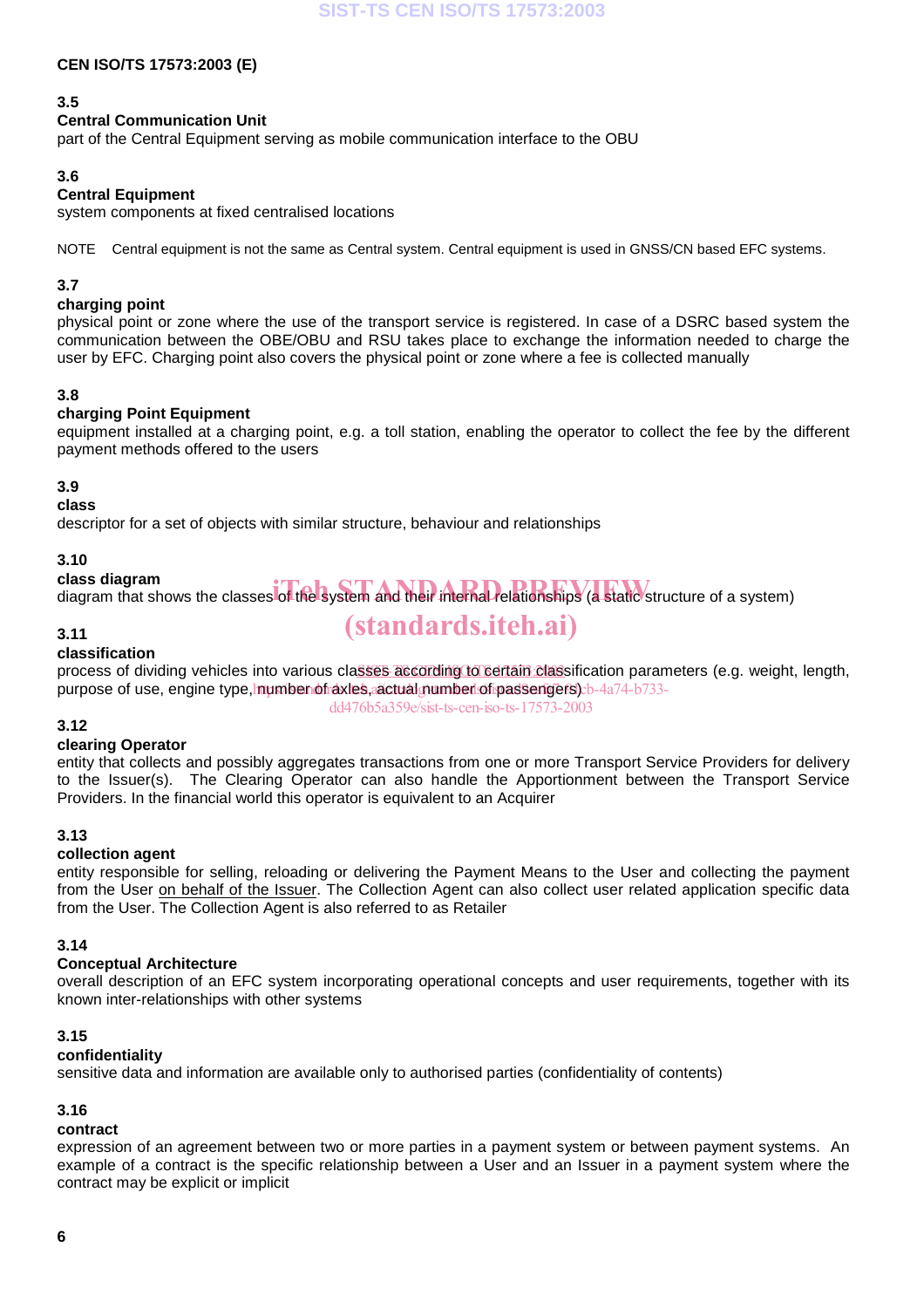# **3.17**

#### **contractual interoperability**

intention of operators to co-operate recorded in a contractual agreement

## **3.18**

# **Declared Vehicle Characteristics**

data set stored in the OBE/OBU containing vehicle characteristics of the vehicle the OBU is related to

# **3.19**

# **Electronic Fee Collection**

collection of a fee for a transport service where the fee is collected via the exchange of data, e.g. via an air-link communication, enabling the user to pay for the transport service with electronic values, e.g. an electronic purse or via a central account

#### **3.20**

#### **Electronic Purse**

application on an IC-card (integrated circuit card) or a similar device that can store, credit, debit and protect electronic values having their equivalent in money

## **3.21**

# **enforcement**

measures or actions performed by enforcement authorities or other organisations to achieve compliance with laws, rules and regulations

#### **3.22**

#### **enforcement Operator**

entity handling the enforcement of users **TANDARD PREVIEW** 

#### **3.23**

# **exception handling**

# (standards.iteh.ai)

process of dealing with system errors or passages that might possibly not be paid for. The outcome of the Exception handling might lead to that the user Sis enforced or that the fee can be collected, e.g. by correlating a pictured licence plate number with the contract register dards/sist/cd9eafa7-91cb-4a74-b733-

dd476b5a359e/sist-ts-cen-iso-ts-17573-2003

# **3.24**

#### **Functional Architecture**

description of the system in terms of functions and information flows between the functions

# **3.25**

#### **Integrity**

sensitive data, information and message sequencing are guarded in such a way that any alteration or destruction by unauthorised parties is detected (integrity of contents, integrity of message sequence)

#### **3.26**

# **Interoperability**

ability of systems to provide services to and accept services from other systems and to use these services to enable the systems to operate effectively together (see contractual, procedural and technical interoperability)

# **3.27**

# **Issuer**

entity responsible for the payment system and responsible for issuing the Payment Means to the User

#### **3.28**

# **Logical Architecture**

determines the nature of the system as being based on Information, Control, or Functions, and describes the interrelationships of these aspects. A logical architecture is independent of any hardware or software approach and can be described either from an Object oriented or Process oriented perspective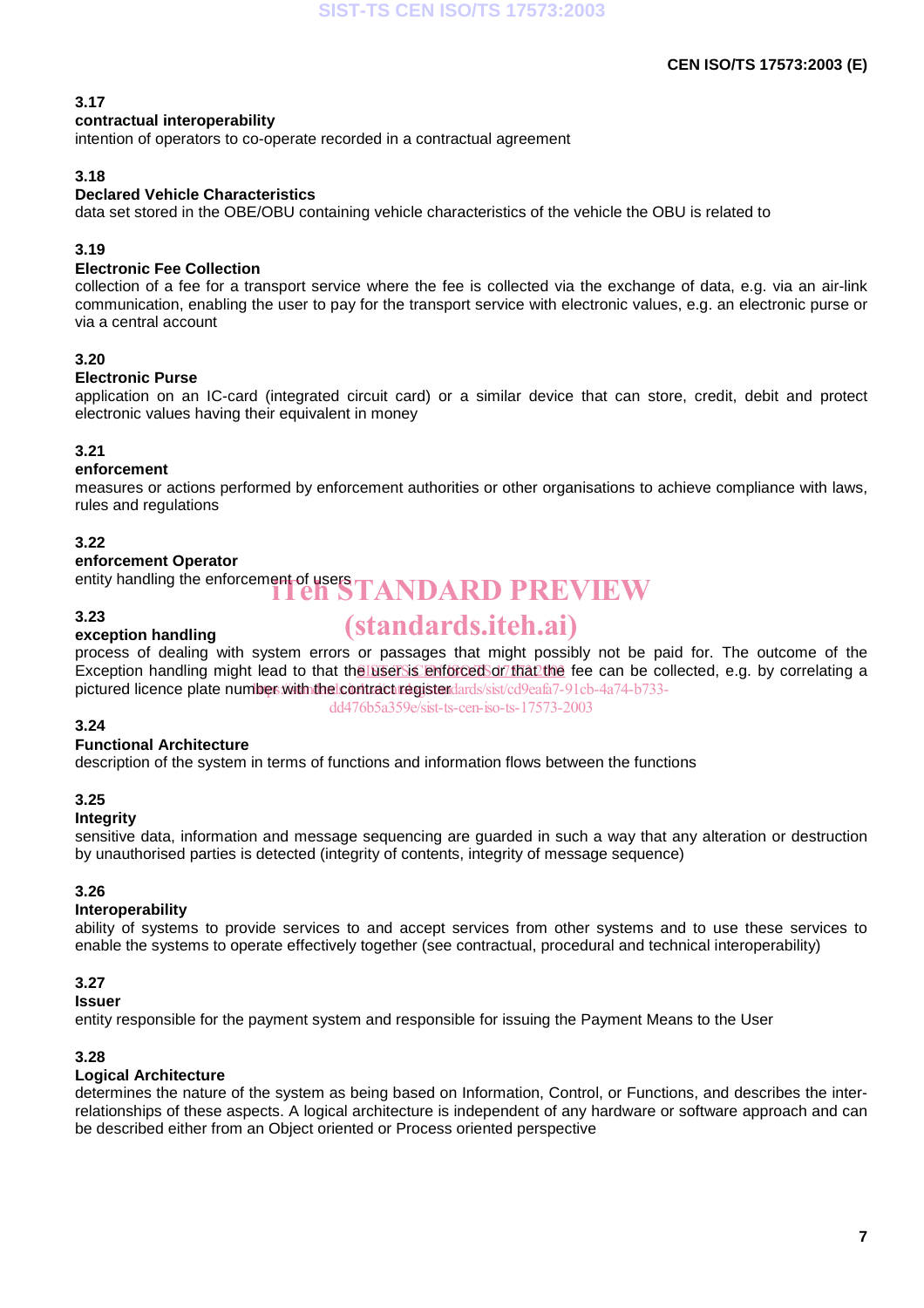#### **3.29**

#### **non-repudiation**

protection against the denial, by one of the parties involved in the communication through the interface, of having participated in all or part of the communications

# **3.30**

## **On-Board Account**

account, which is containing service rights and which is being held under the responsibility of the user, e.g. data stored on an IC-card

#### **3.31**

# **On-Board Equipment**

equipment located within the vehicle and supporting the information exchange with the Road Side Unit or the Central Communication Unit. It is composed of the On-Board Unit and other sub-units whose presence has to be considered optional for the execution of a Transaction

#### **3.32**

# **On-Board Unit (OBU)**

minimum component of an On-Board Equipment, whose functionality always includes at least the support of the DSRC interface or/and the Central Communication Unit and the protection of the data stored in the OBU

# **3.33**

#### **Operator**

generic term for the entities Issuer, Clearing Operator, Collection Agent, Transport Service Provider, Enforcement Operator or Trusted Third Party

#### **3.34**

#### **payment means**

# iTeh STANDARD PREVIEW

expression of a Contract between the User and the Issuer (or via a Collection Agent) that allows the User to access expression of a Contract between the User and the Issuer (or via a Collection Agent) that allows the User to access<br>the transport services available in the Payment System, e.g. an account in a credit card system or an Elec Purse

See also 5.2.

SIST-TS CEN ISO/TS 17573:2003

https://standards.iteh.ai/catalog/standards/sist/cd9eafa7-91cb-4a74-b733 dd476b5a359e/sist-ts-cen-iso-ts-17573-2003

#### **3.35**

# **payment medium**

carrier of payment means (such as ticket, card or on-board unit)

#### **3.36**

#### **payment method**

combination of a Payment Means, a Payment Mode and a Payment Scope

# **3.37**

#### **payment mode**

parameter defining the time dimension in payment by the User, i.e. Pre-payment, Immediate payment or Postpayment

#### **3.38**

#### **payment scope**

application extent of the Payment Method, e.g. national transport or inter-sector

# **3.39**

# **payment system**

financial system that includes the complete process of issuing and use of payment means, clearing and settlement of transactions

See also 5.3.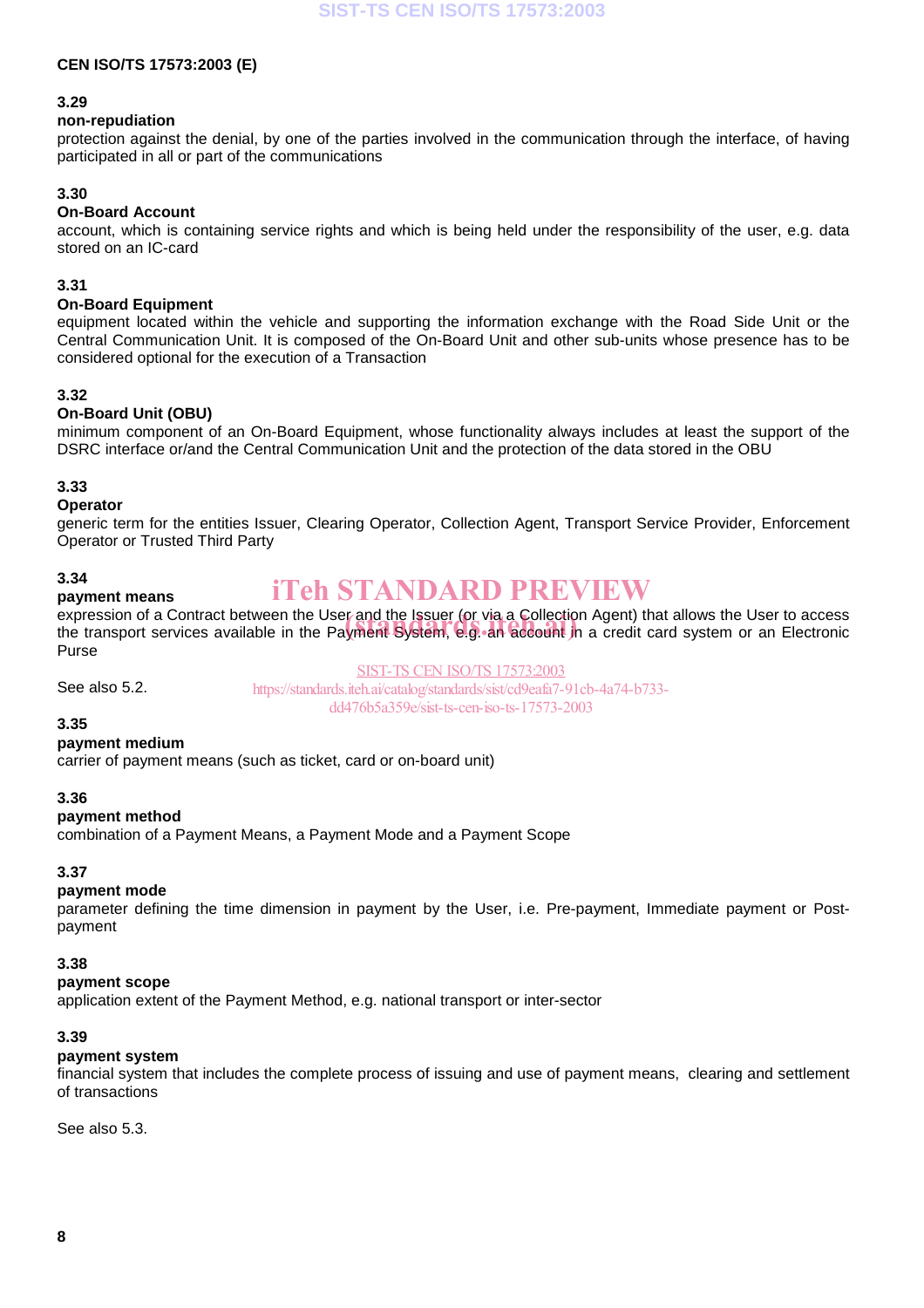# **3.40**

**Privacy**

right of individuals to control or influence what information related to them may be collected and stored and by whom and to whom that information may be disclosed

# **3.41**

## **procedural interoperability**

existence of common data element definitions, the same working procedures and data delivery and common format of presentation in different sets of equipment required to communicate

# **3.42**

#### **Roadside Equipment**

equivalent to Transport service Provider Equipment in those charging point where DSRC is used for communication between the On-Board Equipment and Transport service Provider Equipment, e.g. in a traditional toll station

#### **3.43**

#### **Roadside Unit**

DSRC part of the Roadside Equipment whose functionality is to communicate and exchange data with vehicles passing the charging point

#### **3.44**

#### **Transport service**

road Transport facility provided by a Transport Service provider. Normally a type of infrastructure, e.g. a toll road or a road network inside a toll ring

#### **3.45**

# 3.45<br>Transport service Provider ITeh STANDARD PREVIEW

person, company, authority or abstract entity offering a transport service to the User for which the user has to pay a person, company, authority or abstract entity offering a transport service to<br>fee (the fee will in some cases be zero, e.g. emergency vehicles) **N . 21** )

# **3.46**

SIST-TS CEN ISO/TS 17573:2003

Transport service Providep.Equipmenteh.ai/catalog/standards/sist/cd9eafa7-91cb-4a74-b733-

all equipment installed at the Charging point being used for EFC,7e.g. communication equipment, classification systems, vehicle detection systems and signs and signals to the User

# **3.47**

#### **System Architecture**

an overall description of an Electronic Fee collection system incorporating the main elements, the main interfaces and the main functions of the system

#### **3.48**

#### **Technical interoperability**

capability of different sets of equipment to work together through interconnection, co-ordinated execution or sharing of resources

#### **3.49**

#### **Toll Collection System**

equipment and functions enabling the collection of a fee for the use of road infrastructure

#### **3.50 Toll Plaza** See **Charging point**

**3.51 Toll Station** See **Charging point**